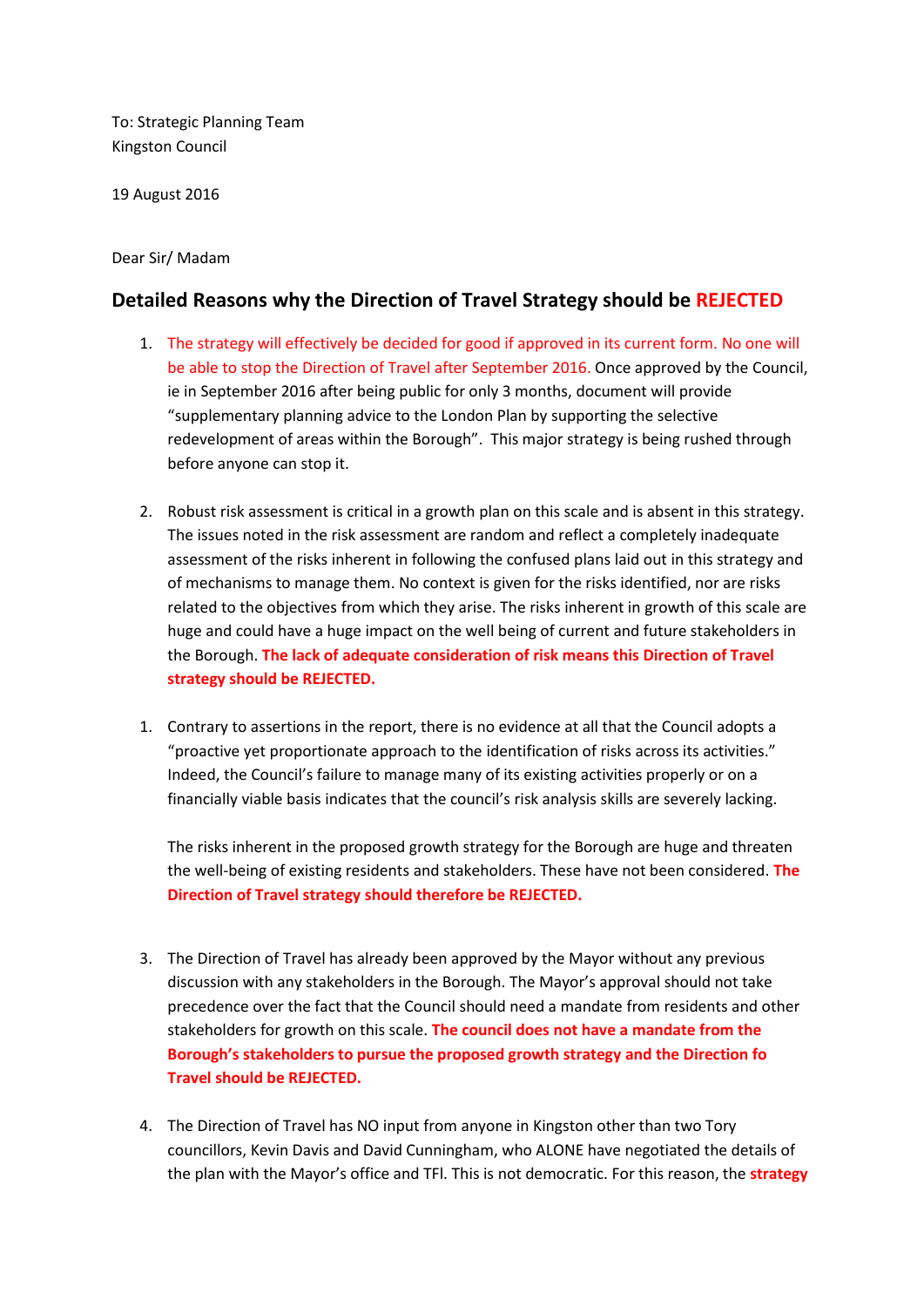**should be REJECTED** and the plan should be redrafted after a mandate has been obtained from residents and other stakeholders for growth on this scale and of this form in the Borough.

- 5. The strategy document refers to "areas of opportunity" that have arisen as part of the potential future delivery of CrossRail 2. These have never been discussed and it is completely unclear what and where these are. No consultation on these areas has happened. **On this basis, the Direction of Travel Strategy should be REJECTED.**
- 6. It is written in he Direction of Travel document that the "Direction of Travel … reflects the CULMINATION of ideas on all these projects to date." All "ideas" have been discussed only between a handful of individuals at the GLA, TfL, and *two Tory councillors*. Ideas have not even been sought on what growth should happen in Kingston, so they can not at all have culminated. **On this basis, the Direction of Travel Strategy should be REJECTED.**
- 7. The Strategic Growth Board, which consists solely of Kevin Davis and David Cunningham, was given authority by the Tory Council in March 2015 to negotiate behind closed doors with the GLA to develop an Opportunity Area for Kingston Town. How has this come to be extended to the whole Borough without even going to Committee? **On this basis, the Direction of Travel Strategy should be REJECTED.**
- 8. It is written in the Direction of Travel that "Any potential for confusion on the part of the public and business communities that *may have arisen by consulting on these projects separately has been removed*." This point highlights the undemocratic approach of Kevin Davis and his administration to the people that they are meant to represent, by purposefully sidestepping consultation: **The strategy should therefore be REJECTED.**
- 9. Estimates for population growth in the Borough are unsubstantiated. There is also no sensitivity analysis or explanation of the assumptions that underlie the assertions made. The Direction of Travel strategy should therefore be REJECTED.
- 10. The Direction of Travel's author mentions "benefits for local communities" that will arise from the Direction of Travel strategy. However, no detail is given of the form that such benefits will take. There is subsequently no evidence that residents agree with any benefits proposed. The Direction of Travel strategy should therefore be REJECTED.
- 11. It is written in the Direction of Travel that "The document presents potential areas of opportunity for selective redevelopment". The term "area of opportunity" is not however defined. It is not clear whether such areas are actually Opportunity Areas as defined by the GLA for mass development? The council has been negotiating behind closed doors for Kingston Town to become an Opportunity Area, but the other "areas of opportunity" have not been discussed or consulted upon: Norbiton, London Road and Cambridge Estate; Berrylands and Hogsmill Valley; Tolworth; New Malden and Chessington. **For this reason, the Direction of Travel strategy should be REJECTED.**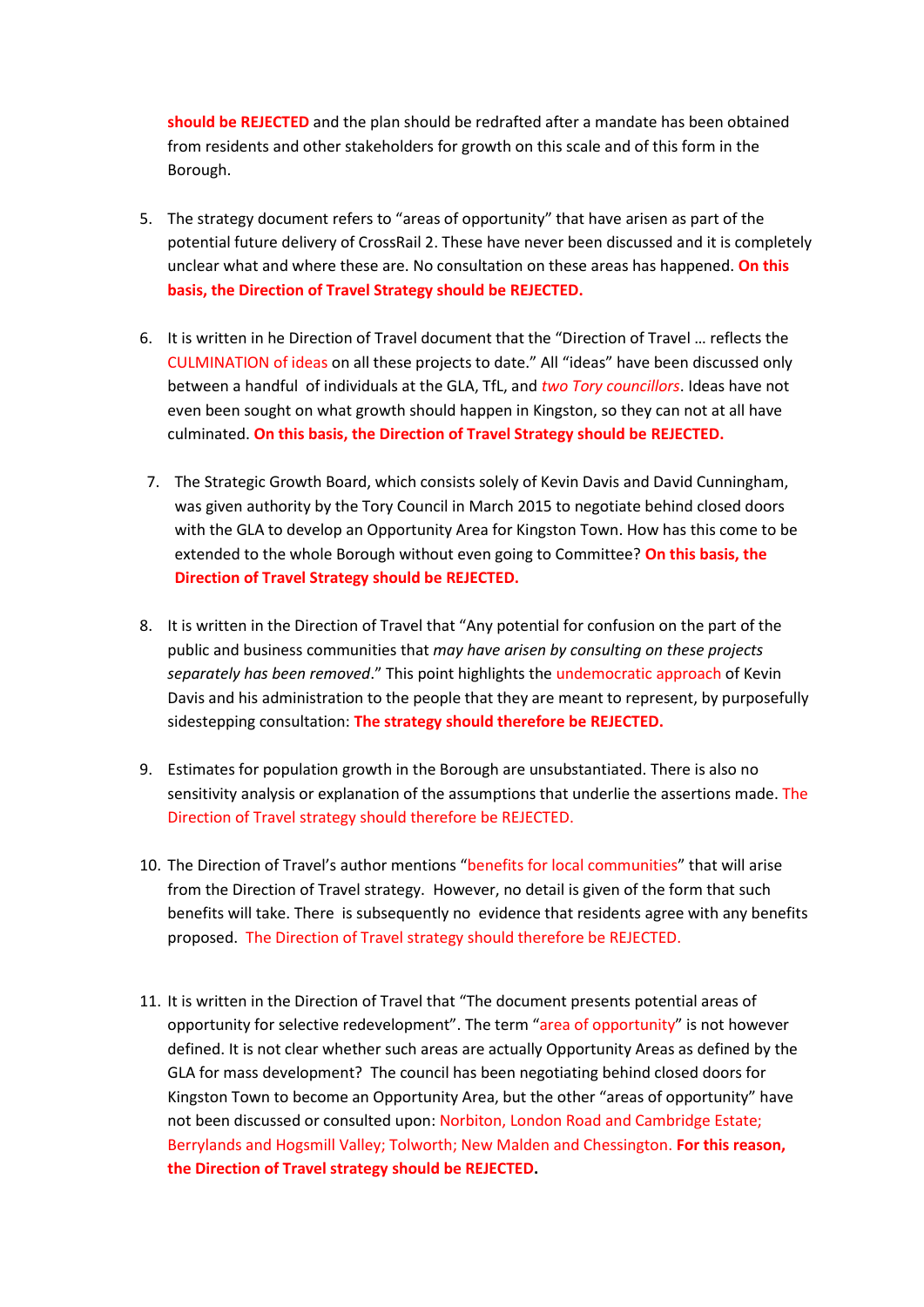- 12. This document does not provide a firm basis for defining the scale and location of growth in the Local Plan, nor does it give any details of the "evidence based studies" that will be used to support it. **The Direction of Travel strategy should therefore be REJECTED**
- 13. Point 19 The council's advertising of the strategy has been completely inadequate. This Direction of Travel strategy is of such importance that notice of Consultation should be given to every household and business in the Borough so that everyone has the opportunity to comment on it. **For this reason, the Direction of Travel strategy should be REJECTED**.
- 14. It is total unacceptable that public consultation is tailored to meet the requirements of an **"emerging"** Statement of Community Involvement that people have not had a chance to see. **For this reason, this Direction of Travel document should be REJECTED.**
- 15. The "Consultation report" will be drawn up solely by the GLA and the Council's "Strategic Planning Team". This is unacceptable and undemocratic. The make-up, objectives and authorities of this team are unknown. There appears that there will be no independent validation that the Consultation Report will reflect accurately and fully feedback from the public consultation. The Direction of Travel strategy should therefore be REJECTED.
- 16. The "emerging Kingston Opportunity Area" to which reference is made in the report is not defined. The Direction of Travel strategy should therefore be REJECTED.
- 17. The Direction of Travel mentions an "emerging Opportunity Area". This is not defined or explained and on this basis the strategy should be REJECTED.
- 18. "Kingston Opportunity Area" is undefined. The only area that has been discussed at Committee before now has been the "Kingston Town Opportunity Area." The Council has only disclosed to the residents of Kingston that it is pursing Opportunity Area status for Kingston on 6 June 2016:
- 19. The Direction of Travel document refers to an Opportunity Area Planning Framework (OAPF) . Given this document is not publicly available, it can not be part of a strategy that the Council has put forward for public consultation. The Direction of Travel strategy should therefore be REJECTED.
- 20. Who gave the Council a mandate to secure a "commitment (from the GLA and TfL) to work with the council "on the basis that Kingston Town Centre will become an opportunity area "in due course." The people of Kingston have not been told of these discussions until it is too late for them to influence their outcome. **On this basis, the Direction of Travel strategy should be REJECTED.**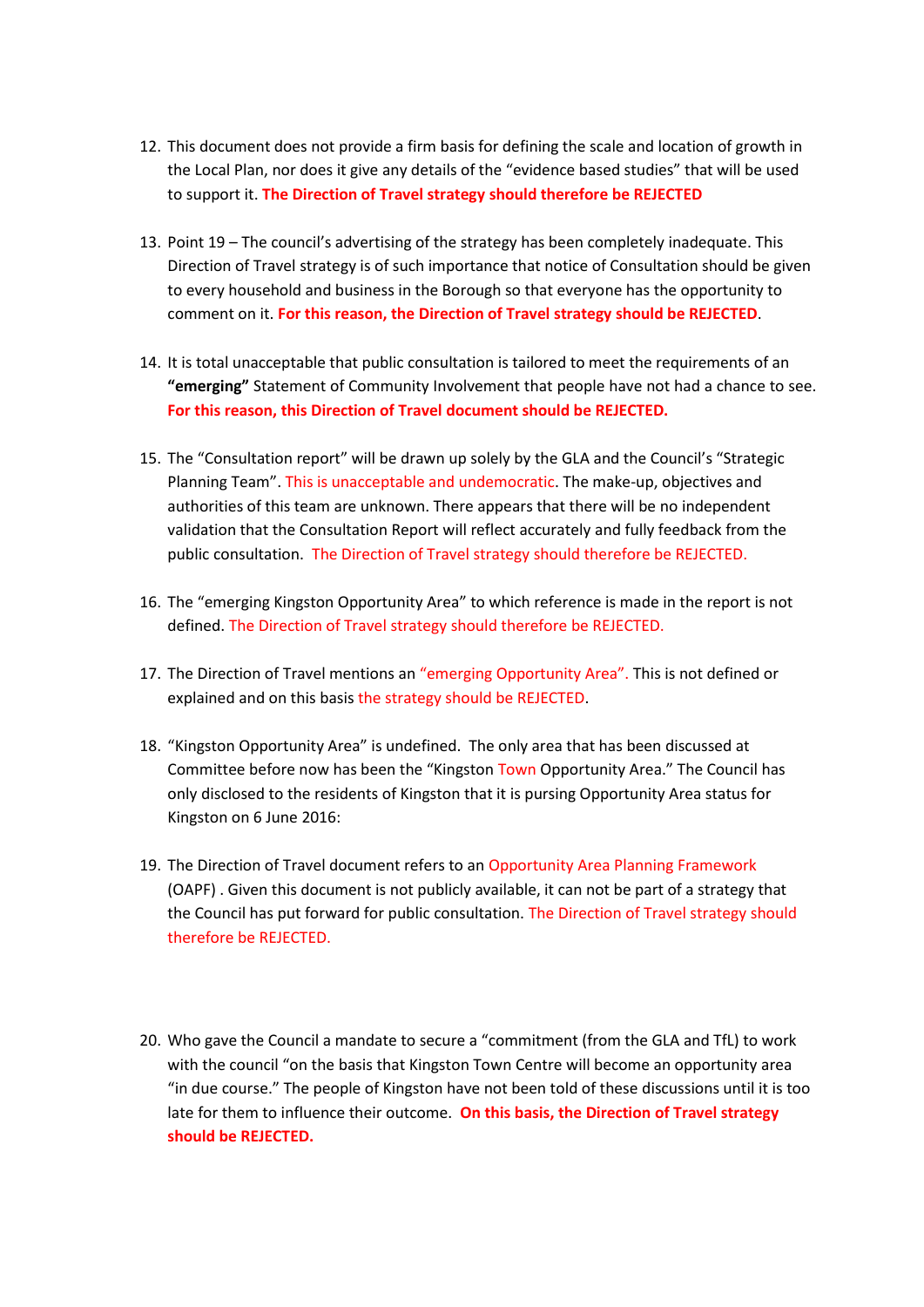- 21. No details are provided of the Opportunity Area Planning Framework that is being developed by the Council with the GLA. This is a key part of the Direction of Travel strategy, which can not be consulted upon without full information supporting it. **The Direction of Travel should therefore be REJECTED.**
- 22. No details are given of Tfl's plans for Kingston station that "are likely to emerge later in 2016". **Without this information, the Direction of Travel should be REJECTED.**
- 23. "Affordable housing" is given little priority in this document, apart from to say that delivery of it remains "challenging". This is unacceptable. **On this basis, the Direction of Travel strategy should be REJECTED.**
- 24. The section headed Next Steps is a mishmash of things that are not presented as part of a coherent strategy. No explanation is given for how the priorities listed have been arrived at. No definition is given of what is meant by the "station quarter" nor of which area it covers. It is not clear what is meant by "Crossrail 2" being a priority. **On this basis, the Direction of Travel strategy should be REJECTED.**
- 25. The council wishes to engage with developers to secure investment "immediately" when this plan has only just been produced and is not adequate for the basis of any development commitment. This is inappropriate. **On this basis, the Direction of Travel strategy should be REJECTED.**
- 26. It is written in the Direction of Travel document that engagement with stakeholders will take place "where appropriate". This terminology will allow the Council to do little or no consultation on its proposals. **On this basis, the Direction of Travel strategy should be REJECTED.**
- 27. It is completely unclear how the figures showing the resource implications of the Direction of Travel strategy have been arrived at. However, Kingston Futures and the Council's Statutory Planning functions are being given a budget of nearly £4 million for the current financial year. This includes a budget of £874,000 just for "planning". No explanation of how the figures have been arrived at or how the money will be spent has been given. This is appalling and unsatisfactory. **The Direction of Travel document should therefore be REJECTED.**
- 28. The author of the Direction of Travel strategy mentions a "Kingston Opportunity Area Plan". No Opportunity Area for Kingston currently exists. **The Direction of Travel strategy should therefore be REJECTED.**
- 29. The Council has given the head of Planning and Regeneration the authority to make "minor amendments" to the Direction of Travel strategy document. In the case of Cocks Crescent, New Malden, this has previously led to the *complete revision of strategy with no public consultation whatsoever*. This is a way to completely by-pass residents' views of what is